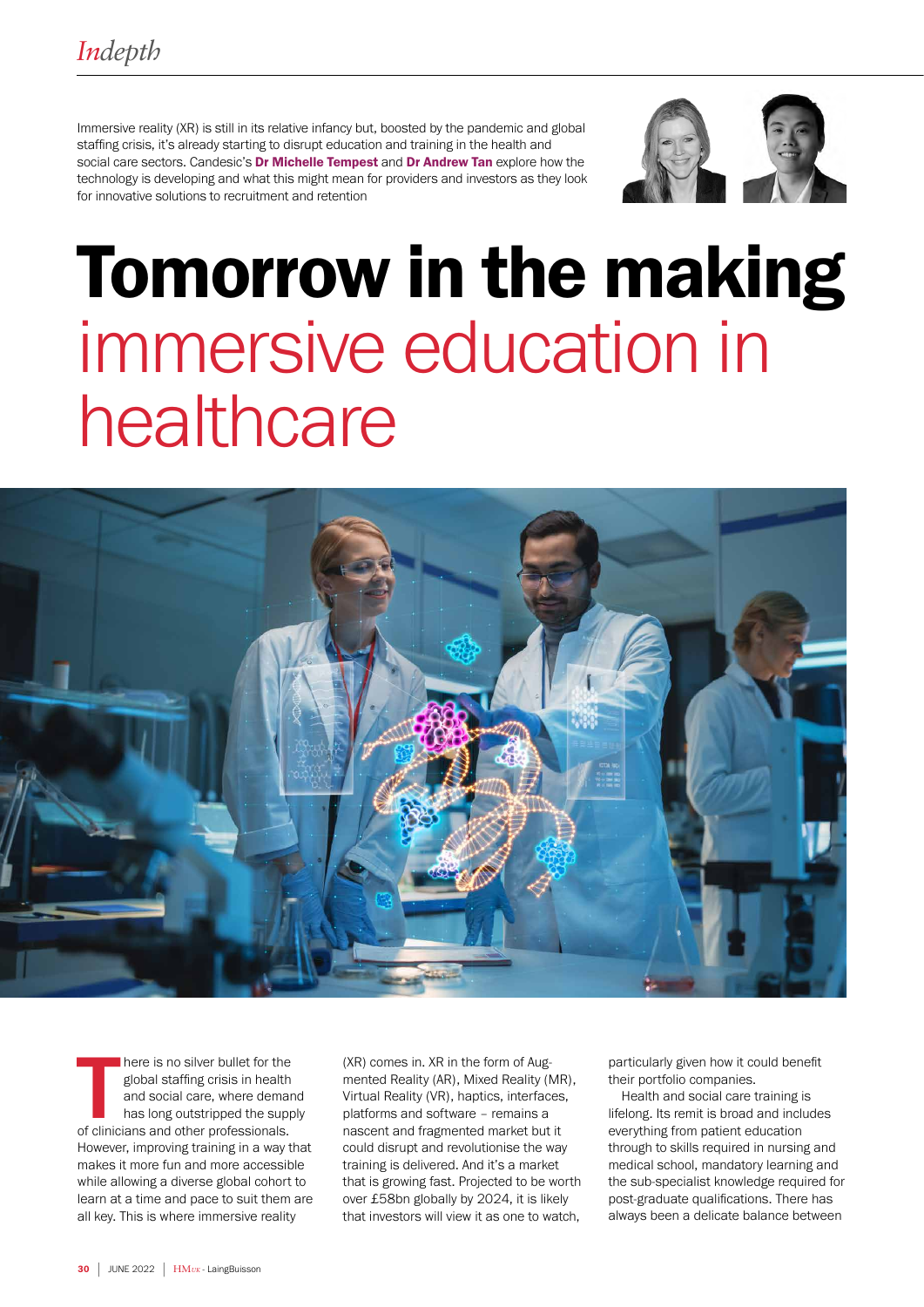#### FIGURE ONE - USER REVIEW SUMMARY ATTITUDES OF MEDICAL STUDENTS TOWARDS XR ARE GENERALLY POSITIVE

using patients to hone practical skills and clinical risk. The 'see one, do one, teach one' conveyor belt training method of conducting a procedure after observation is being replaced and disrupted. Pilots have been using flight simulators for years from novice through to continued professional development and the care sector is following by using immersive training technologies, with evidence-based benefits.

'Immersive technology brings experiential learning within reach for everyone – a vital tool to support not only clinicians but also our best shot at empowering people to manage their own health more effectively,' says founder and CEO of Cognitant, a patient education platform. The application of XR can offer patients pre-visualisation to help prepare for scans and surgery, alongside the ability to re-create unique perspectives of illnesses. XR education is also starting to offer humanistic skills, including interaction and communication. This is a major driver of uptake for universities offering nurse and doctor training. Health economics flag XR as a more cost-effective way to train large swathes of students in the 'soft skills' of the care sector.

#### Medical student survey

To understand the perception of XR within UK medical schools, Candesic undertook a survey. The results revealed (see Figure One) that 39% of students had used XR - although this was limited to surgical training. Most students (78%) responded favourably to using XR, but concerns were raised around:

- Variation in quality of graphics
- Price of headsets
- Lack of standardisation in skill training
- Lack of team working

Although XR can reduce training costs and improve overall surgical performance by as much as 230% versus traditional training methods, there is still a long way to go before adoption becomes ubiquitous. Dr Will Watson, consultant cardiologist and medical education fellow with the University of Cambridge, said: 'Studies have shown that training medical students with simulation techniques prior to clinical practice can help improve self-confidence and skills performance, may ease the transition to the clinical setting and thereby improve patient safety.'





SOURCE CANDESIC RESEARCH AND ANALYSIS

#### Practice makes perfect

When Candesic scanned XR companies, most required headsets and specialised computers, but this has not hindered development across the full spectrum of health and care settings. Steve Dann, co-founder and executive chairman of Medical Realities, says: 'The old methods

THE 'SEE ONE, DO ONE, TEACH ONE' CONVEYOR BELT TRAINING METHOD OF CONDUCTING A PROCEDURE AFTER OBSERVATION IS BEING REPLACED AND DISRUPTED

of training need a new shot in the arm and we need to embrace XR. Initially, people will be wary and prefer the status quo.

However, that time has passed; with the pandemic, there needs to be adoption of the new tools. We are slowly embracing XR simulation, with key focal areas involving talking to or treating a 3D simulated patient.'

From the companies we scanned, most have focused their XR offering on medical and nursing students (see Figure Two). Educators gain the ability to track students' engagement and performance and students receive immediate feedback. Other companies are starting to spread their offering across post-graduate disciplines and new geographies. For example, Oxford Medical Simulation caters for mental health and paediatric simulations and Proximie has penetrated 35 countries.

Istiaque Ahmad, Business Development Officer at SyncVR highlights that XR education companies are gaining traction within healthcare and Joe Varrasso, Mixed Reality Strategic Partnerships for Microsoft Europe explained: 'Microsoft's mission is to democratise access to immersive technology for training in healthcare.'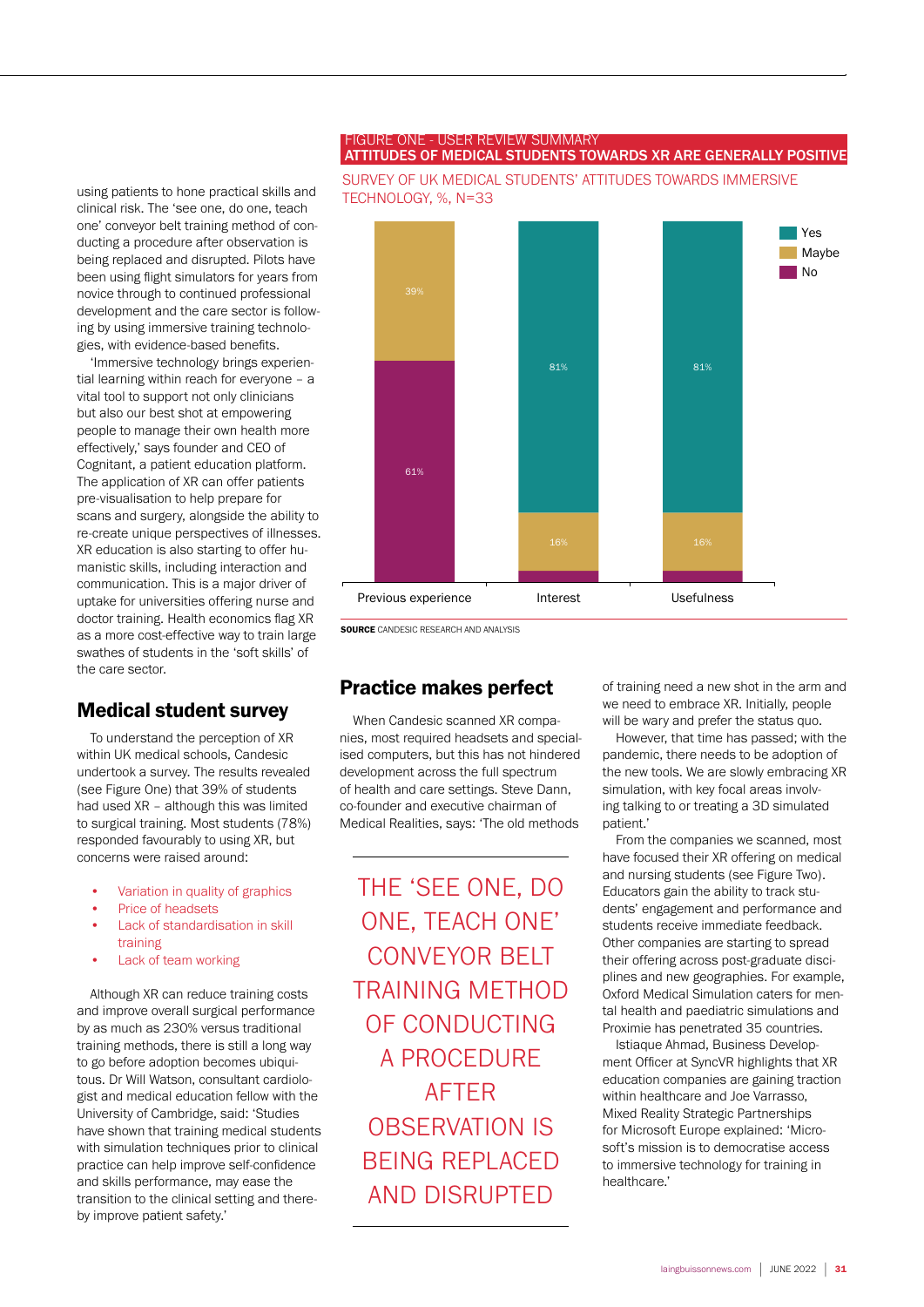| FIGURE TWO - SERVICES AND FUNCTIONALITY<br><b>MAJORITY OF XR COMPANIES FOCUS ON MEDICAL STUDENTS AND SURGEONS</b> |                              |                                   |                                  |                                  |                                             |                                |                                       |                                      |
|-------------------------------------------------------------------------------------------------------------------|------------------------------|-----------------------------------|----------------------------------|----------------------------------|---------------------------------------------|--------------------------------|---------------------------------------|--------------------------------------|
| <b>Countries</b>                                                                                                  | <b>Founded</b><br>by doctors | <b>Medical</b><br><b>students</b> | Trauma/<br>emergency<br>medicine | Non-<br>surgical<br>specialities | <b>Surgical</b><br>guidance<br>and training | <b>Emergency</b><br>responders | Nurses/<br>nursing<br><b>students</b> | <b>Totals</b><br>(proportion<br>/30) |
| US, Canada (15)                                                                                                   | 47%                          | 40%                               | 13%                              | 40%                              | 60%                                         | 20%                            | 46%                                   | 50%                                  |
| EU $(10)$                                                                                                         | 40%                          | 60%                               | 30%                              | 40%                              | 80%                                         | O%                             | 40%                                   | 33%                                  |
| UK (5)                                                                                                            | 60%                          | 60%                               | 40%                              | 40%                              | 80%                                         | 20%                            | 40%                                   | 17%                                  |
| Totals<br>(proportion/30)                                                                                         | 47%                          | 50%                               | 23%                              | 40%                              | 70%                                         | 13%                            | 43%                                   |                                      |
|                                                                                                                   |                              |                                   |                                  | $>80\%$                          | 61-<br>80%                                  | $41 -$<br>60%                  | $20 -$<br>40%                         | <20%                                 |

**SOURCE** CANDESIC RESEARCH AND ANALYSIS

FIGURE THREE - INDIVIDUAL COMPANY COVERAGE CONSOLIDATION OPPORTUNITIES: COMPANIES WHO OFFER XR TRAINING TO HEALTHCARE STAFF



NOTE 1 EMS = EMERGENCY MEDICAL SERVICES **SOURCE** CANDESIC RESEARCH AND ANALYSIS